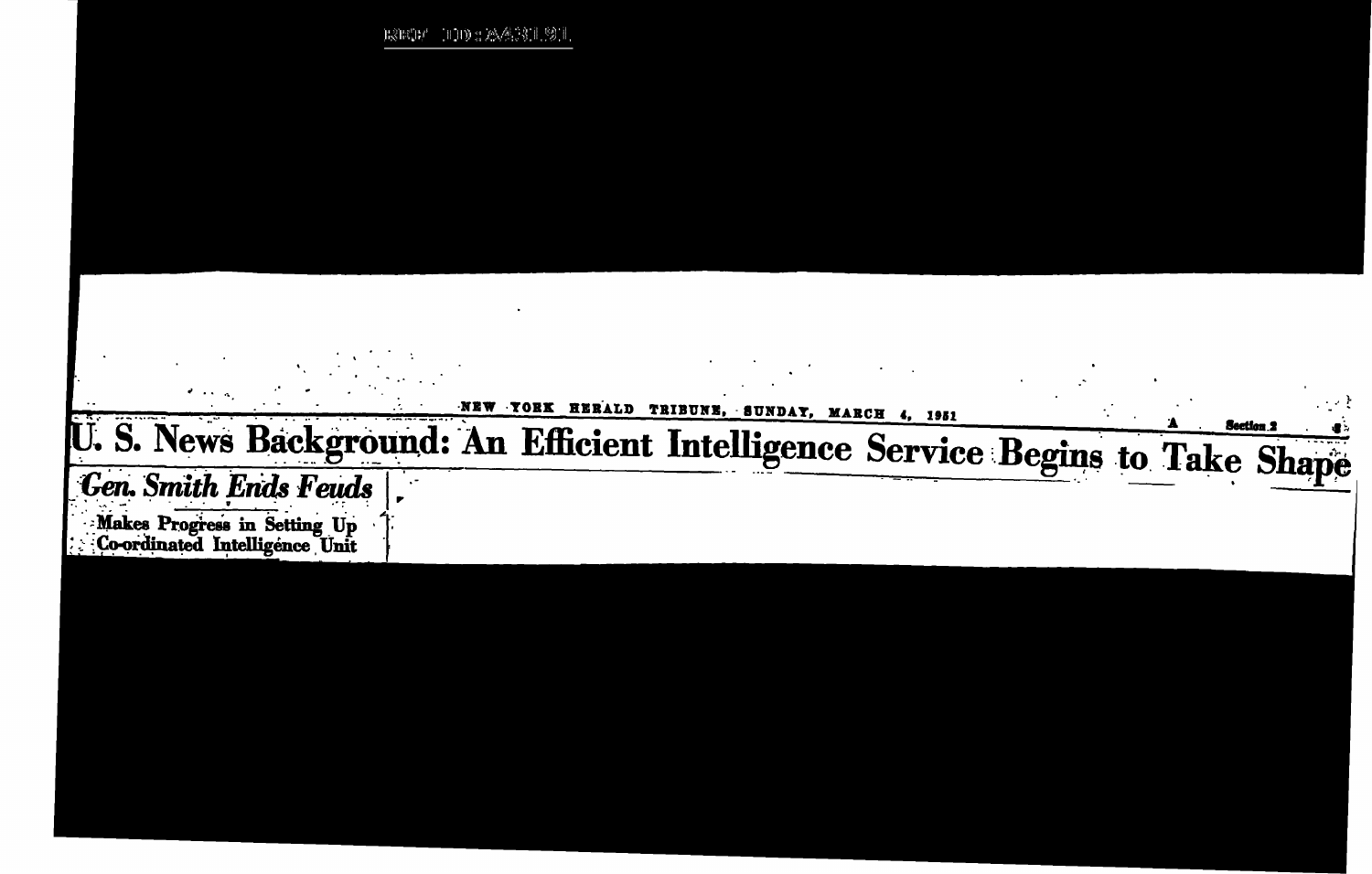## By Bert Andrews

**WASHINGTON.** MERICA'S intelligence servlees are beginning to make

long time-meaning that they are co-operating instead of compet-<br>ing-and the betterment is due in large part to the efforts of Lt. Gen.<br>Walter Bedell Smith, a military man with a civilian mind.

This fact and numerous items of supporting evidence emerge from<br>a study of the services, which only six months ago were bogged down<br>by intermural differences which<br>made some critics think that some services were more interested in building their own particular "empires" than in working together for the common good.

One point of particular interest<br>in a capital, where jealousy and back-stabbing are common, is that men in all branches of intelligence agree that the lion's share of the eredit belongs to Gen. Smith, who was appointed by President Truman as head of the Central Intelligence Agency last Aug. 13 and took over actively on Oct. 1.

Gen. Smith, former commander of the 1st Army and former Ambassador to Moscow, succeeded Rear;<br>Adm. Roscoe H. Hillenkoetter, who caught some Congressional barbs on the grounds that the C. I. A.<br>under him failed to warn of the impending attack on South Korea.<br>by Korean Communists.

The rank of the two men-the!<br>senior of all lieutenant generals! and a very junior rear admiral-<br>has a part in the picture and will be discussed.

The problem that confronted Gen. Smith can best be illustrated by a description of the complexity of the over-all intelligence set-up and the estimates the agencies! must make as to how best to protect the country's secrets - and how best to keep informed on what other countries are doing.

Estimates made for the Joint Explainers make our the country of the Schedule are<br>arrived at by the Joint Intelligence<br>Committee. This is made up of<br>the heads of Army, Navy and Air<br>Force intelligence branches, plus<br>heads of Army, Navy and Air the Marines. Over-all national intelligence estimates are co-ordinated by the Central Intelligence Agency but involve the help of the Agency but involve the help of the<br>
Inter-Departmental Intelligence<br>
Advisory Committee. This commission<br>
inities includes State, the Federal Bureau of Investigation, the<br>  ${}_{5}C$ , I. A. and the Atomic Energy<br>
Commission,

exercise meshed and that some eigencies meshed and that some

 $\ddot{\phantom{1}}$ 

moved.<br>
moved.<br>
Tow much has been done up<br>
I cow is above hy a com-<br>
parison of the situation of today<br>
with that of last summer. A survey when these of last summer. A survey<br>
made last summer for the New<br>
York Herald Tribune by Robert S.<br>
Bird and Ogden R. Reid raised<br>
certain. points. Some of these<br>
points and today's comments on<br>
them....foller... points—and today's comments on<br>them—follow:<br>Last summer:—"It is the duty of

C. I. A. under the direction of the<br>National Security Council to correlate and evaluate intelligence<br>touching national security. This<br>has not been done and is not<br>being done, except in haphazard fashlon."

Today.-"Done."

Last summer:-"A small highlevel group, freed of all other duties save that of carefully collating and evaluating all material on the national security, was recommended<br>by the Hoover commission to fill the gap. But after two years nothing has been done."

Today.-"Done."

Today.--"Done."<br>
Last summer:---"Up to now the<br>
services still withhold planning<br>
and operational information from<br>
from C. I. A. The Joint Chiefs of Staff refuse to turn over to C.I.A. any!<br>of their 2,000 supersecret strategic papers that are the nation's overall military planning, and would be the blueprints for action in countless different areas. Our operational secrets are as much hidden from C. I. A. in some cases as those<br>of the Kremlin."

Today.-This is no longer true.<br>The C. I. A. gets all the intelligence information it seeks from the military services. Evaluation<br>of such data is a joint job but<br>final responsibility and final say-<br>so in the case of dispute rests with the C.I.A.

Last summer.--"The national<br>security should give C. I. A. the power to collate and co-ordinate all relevant intelligence, and<br>should delineate clear lines of intelligence responsibility among the services and the State Department."

------<br>Today.---"Done."<br>Last summer.---"C. I. A. should a boaded by a civilian or a retired exercice officer . . . strong enough<br>
the fine state and Defense Depart-<br>
ments and command the respect<br>
ments and command the respect of them and of Congress and the President."

Today.-Gen Smith is the man. Last summer.-"C. I. A. should weed out any of its second-rate personnel acquired during its rapid expansion.'

Today.-This is being done.

HE beginning of the story actu-1 ally dates back to February, 1948, when Sidney W. Souers, then area, when Suchey w. Sources, then<br>Security Council, was asked by<br>the President to review what had<br>been done in C. I. A. in the way of co-ordinating and evaluating inworked for a year on the problem<br>and came up with a report making many recommendations for the correlation of intelligence.

The committee was made up of

 $\sim 100$ 

 $\mathcal{L}^{\mathcal{L}}$  , and  $\mathcal{L}^{\mathcal{L}}$  , and  $\mathcal{L}^{\mathcal{L}}$